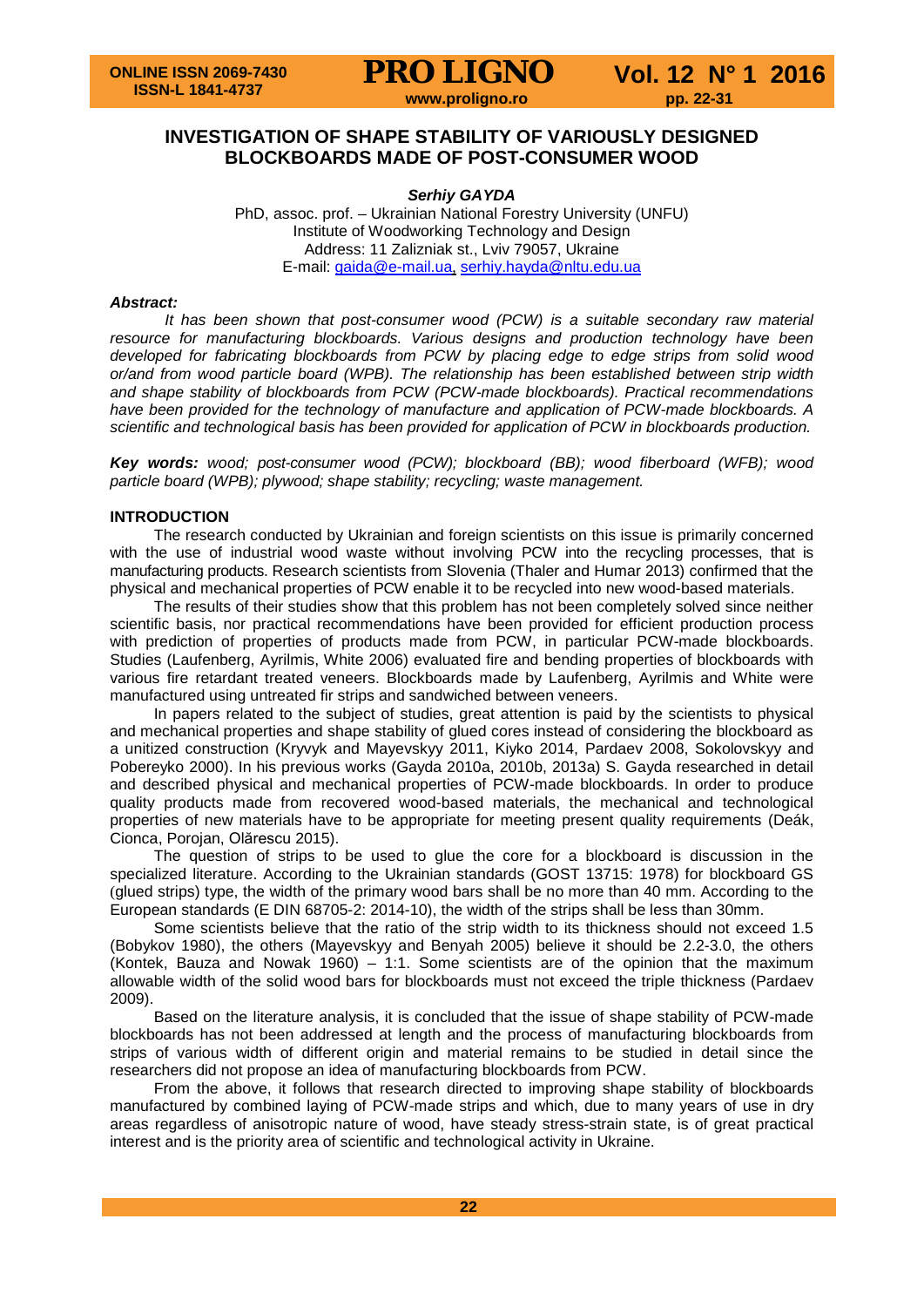#### **PROBLEM FORMULATION**

At present, woodworking industry is facing two major problems: the problem of raw materials and the problem of wood waste management, in particular PCW. Only a comprehensive and rational approach to the use of wood-based material based on the environmental and economic considerations will become an effective way for fulfilling the main tasks of society in the field of woodworking. A potential and yet unused raw material base, the reserves of which are increasing with the development of industrial production on the whole, are the stockpiles of PCW. Estimated potential amounts of PCW in Ukraine, according to Ukrainian experts (Gayda 2009, 2010a, 2013a, 2013b), make up 2-2.8 million tones.

The problem of research is the absence of resource-saving and environment – friendly techniques with practical recommendations for the use of PCW in woodworking industry.

As world practice shows, PCW is partially used in reduced form in the manufacture of wood particle boards in mixture with primary wood. A blockboard is an example of using cleaned solid PCW which is regarded as environmentally friendly, durable and lightweight constructional material. PCW as a construction material also has disadvantages due to its capillary-porous structure and anisotropic nature of its properties. The main ones are changes in linear dimensions, warping and cracking of individual parts or even destruction of the whole product because of varying moisture content in wood. Therefore, investigation of physical and mechanical properties, including shape stability of PCW-made blockboards is an important issue, especially in relation to the impact of the type and width of the strips on the quality of the products under operation conditions.

**Hypothesis of study** is providing woodworking industry with alternative additional resource by way of recycling and processing PCW into blockboards with desired properties.

**The objective of study** is improvement of shape stability of PCW-made blockboards through optimal strip width and combined core with the use of solid wood strips and strips from woodparticleboard.

The object of study - PCW-made blockboards.

**The subject of study –** shape stability of PCW-made blockboards.

#### **MATERIAL AND METHODS**

The main materials to obtain blockboards were Post-consumer wood and the Jowacol 102.20 polyvinyl acetate adhesive (PVA), Jowat company.

PCW includes all kinds of wooden material at the end of its use as a wooden product. Postconsumer wood mainly comprises demolition wood, timber from building sites, and fractions of used wood from residential and industrial activities. Besides, PCW can be generated as a result of manmade or natural disasters (phenomena), such wood can not be further used and is subject to removal or processing to ensure protection of the environment and health of people or it can be recovered for the purpose of its involvement in economic activities as raw material and energy resources.

Based on the comparison of similar groups of waste (used wood) adopted in EU countries (Germany 2002, "Verordnung über Anforderungen an die Entsorgung von Altholz"), there is a proposal for implementation in the Ukrainian Legislation in the field of wood waste and used wood products of four categories of waste that can be used for material use and for energy purposes.

– category I – PCW-I – natural and only mechanically treated wood slightly contaminated with natural pollutants, as well as wood from natural disasters.

– category II – PCW-II – treated wood and wood-based materials without wood-protection substances and without organic halogen compounds in the coatings.

– category III – PCW-III – treated wood and wood-based materials without wood-protection substances and with organic halogen compounds in the coatings.

– category IV – PCW-IV – wood and wood-based materials treated with wood-protection substances.

The studies involved the use of PCW of categories I and II, in particular:

- wooden bars from used furniture and joinery;
- wood particle board (WPB, 16mm) from used furniture products;
- wood fiberboard (WFB, 4mm) from used furniture products;
- three-layer plywood (4mm) from used furniture products.

**Solid PCW characteristics** (Gayda 2010a, 2013b):

- $-$  residual moisture content  $-6.0\pm2\%$ ;
- $-$  Brinell hardness for: softwoods –2.0±0.5N/mm<sup>2</sup>; for hardwoods 3.5±0.5N/mm<sup>2</sup>;
- cross-breaking strength 100.0±20MPa;
- $-$  cleavage strength  $-$  1.3 $\pm$ 0.2MPa;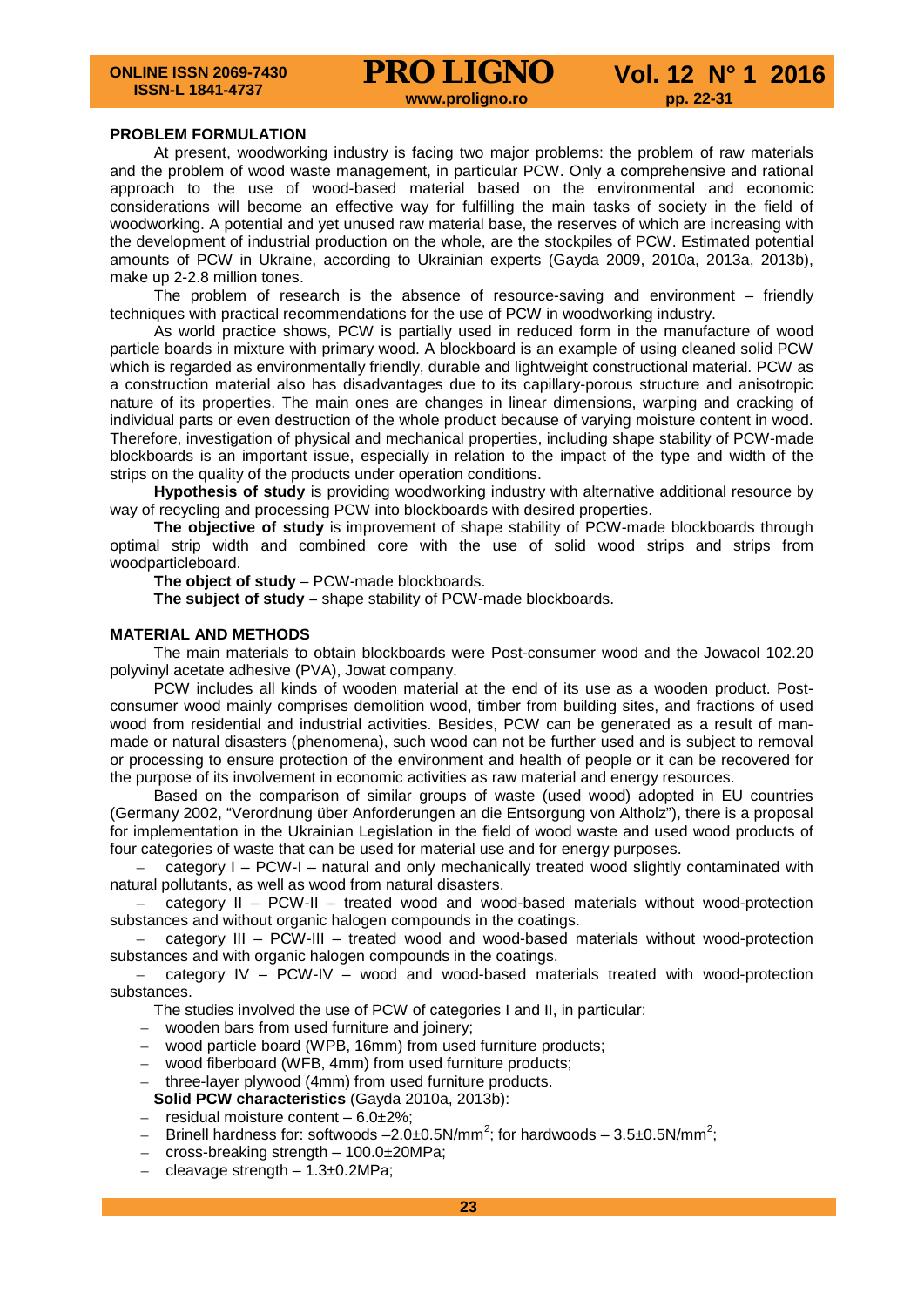– stable (well-established with years of operation) stress-strain state;

– minimal effect of anisotropy on the shape changes of the cross-section of cleaned sawn blanks.

**Methods of study:** sorting – to sort according to certain quality criteria, selection of the material for use; cleaning – to remove foreign surface pollutants; processing – to convert the cleaned PCW into technological dimension blanks for manufacturing blockboards; experimental specimens testing – for determining shape stability of PCW-made blockboards; mathematical theory of planning experiments – to determine regression models and their analysis; mathematical programming – to solve optimization problems of mathematical and regression models; mathematical statistics – for processing data of experimental results.

#### **PCW-MADE BLOCKBOARD DESIGN**

Variously designed blockboards were used to conduct a detailed study of the effects of PCW physical and mechanical properties on BB shape stability. The PCW-made BB constructions involved the use of softwood strips or strips cut out from wood particle board sandwiched between plywood or wood fiberboard. Blockboards were also made of primary wood to compare the results obtained.

All the blockboards were fabricated 22mm in thickness in accordance with the GOST 13715:1978. The width of the strips amounted to 20, 40, 60mm, while their thickness after doublesurface planing was 14mm. Accordingly, the thickness of face decks that are glued on either side of the blockboard was 44mm each. The sizes in the blockboards used for shape stability studies made up 450×450×22mm.

PCW-made blockboards of various constructions are presented in Fig. 1 and Fig 2.



*PCW-made blockboards with strips 40mm wide.* 



*1 a n d 2*   $PCW(WPB)$ -made and  $PCW$ (solid wood)-made **BB**, faced with WFB

 *3 , 4 a n d 5 PCW(WPB)-made and PCW*(solid wood)-made *BB, faced with plywood* 

*Fig. 2. PCW-made blockboards with strips 20, 40, 60mm wide.*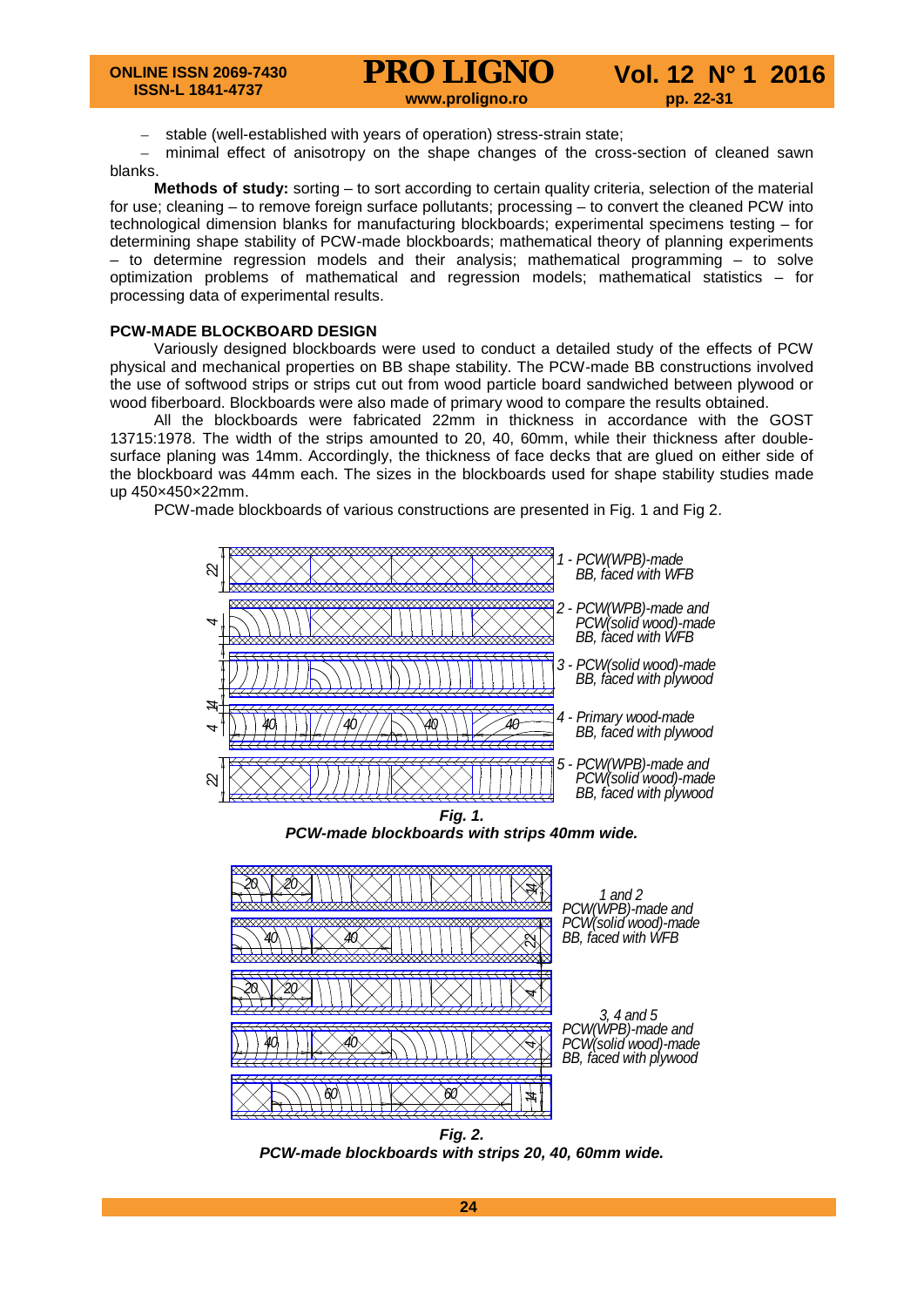*Таble 1*

#### **PCW-MADE BLOCKBOARDS TECHNOLOGY**

The general production process for obtaining PCW-made blockboards covers four main stages:

- preparation of wooden bar components of blockboards;
- preparation of panel and sheet components of blockboards;
- manufacturing the core;
- manufacturing the blockboard.

The preparation of wooden bar components of blockboards involves sorting to determine material and dimensional suitability for the use in accordance with the requirements of the experiment, PCW cleaning from hardware and other foreign matter, destruction of finger joints and cutting out defective spots, cleaning wood surfaces from paint and varnish materials, face planing, wood ripping, double-surface milling of edges, trimming to size.

Preparation of strips from wood particle boards (WPB) for blockboards involves cleaning from accessories and other foreign inclusions, cutting into specified width, cleaning from natural and synthetic facing, trimming into the size of 480mm.

Preparation of face decks from plywood or WFB involves cleaning off various impurities, dimension cutting into specified width, removal of natural and synthetic facing material, trimming into a size of 520×520mm.

Obtaining of blockboard core involves selection of strips for the given design of blockboard (according to the strip width, annual rings angle, the order of assembling), applying glue to the strips edges with the glue spread of 200-250g/m<sup>2</sup>, clamp bonding (operation parameters: temperature - 85-90 $^{\circ}$ C; soaking time – 30-40min; pressure – 0.5-1.0MPa), technological conditioning (humidity – 60 $\pm$ 5%; temperature – 20 $\pm$ 2°C) for 8-12 hours; double-side milling (calibration) up to 14mm; dimension cutting into a size of 480×480mm.

The final stage of blockboard manufacturing comprises the following steps: application of glue to the blockboard core with glue spread of 150-200g/m<sup>2</sup>, the formation of package, facing in a flat press (operation parameters: temperature  $-115-120^{\circ}$ C; press time  $-4$ -6min; pressure  $-1.2$ -1.3MPa) technological conditioning (humidity – 60±5%; temperature – 20±2 $^{\circ}$ C) for 4-8 hours; cutting on the perimeter into dimension of 450×450mm.

#### **METHODOLOGY**

**The strategy of manufacturing PCW-made blockboards.** In the process of studies on the effect of dimensional characteristics of blockboard structural elements, in particular the strip width, on its shape stability, the B-plan was realized (Table 1). Also an additional experiment was conducted in the center of the plan. The number of duplicated experiments is 3 for each type of facing: plywood and WFB. A total of 18 types of PCW-made blockboards were fabricated in order to implement the experimental investigations based on the type of facing material (Fig. 3).

The strips from solid PCW and strips from WPB were made 20, 40 and 60mm wide. They were placed edge to edge to construct a blockboard.

|                          | <b>Planning matrix for B-plan with two variables</b><br>Input factors values in the experiment |           |                |                |  |  |  |
|--------------------------|------------------------------------------------------------------------------------------------|-----------|----------------|----------------|--|--|--|
| <b>Experiment</b><br>No. | in natural value                                                                               |           | in coded value |                |  |  |  |
|                          | B <sub>PCW</sub>                                                                               | $B_{WPB}$ | X <sub>1</sub> | $\mathbf{X}_2$ |  |  |  |
|                          | 20                                                                                             | 20        |                |                |  |  |  |
|                          | 60                                                                                             | 20        |                |                |  |  |  |
|                          | 20                                                                                             | 60        |                |                |  |  |  |
|                          | 60                                                                                             | 60        |                |                |  |  |  |
|                          | 20                                                                                             | 40        |                |                |  |  |  |
|                          | 60                                                                                             | 40        |                |                |  |  |  |
|                          | 40                                                                                             | 20        |                |                |  |  |  |
| 8                        | 40                                                                                             | 60        |                |                |  |  |  |
|                          | 40                                                                                             | 40        |                |                |  |  |  |

Constant factors in this study were as follows: relative humidity  $-60-65\%$ ; air temperature  $-18-$ 20°C; atmospheric pressure – 736mmHg; the air circulation velocity –  $v \approx 0$ m/s; the level of airborne dust; Jowacol 102.20PVA adhesive; method of application (roll); press temperature; press time; pressure; equipment; volume of the room.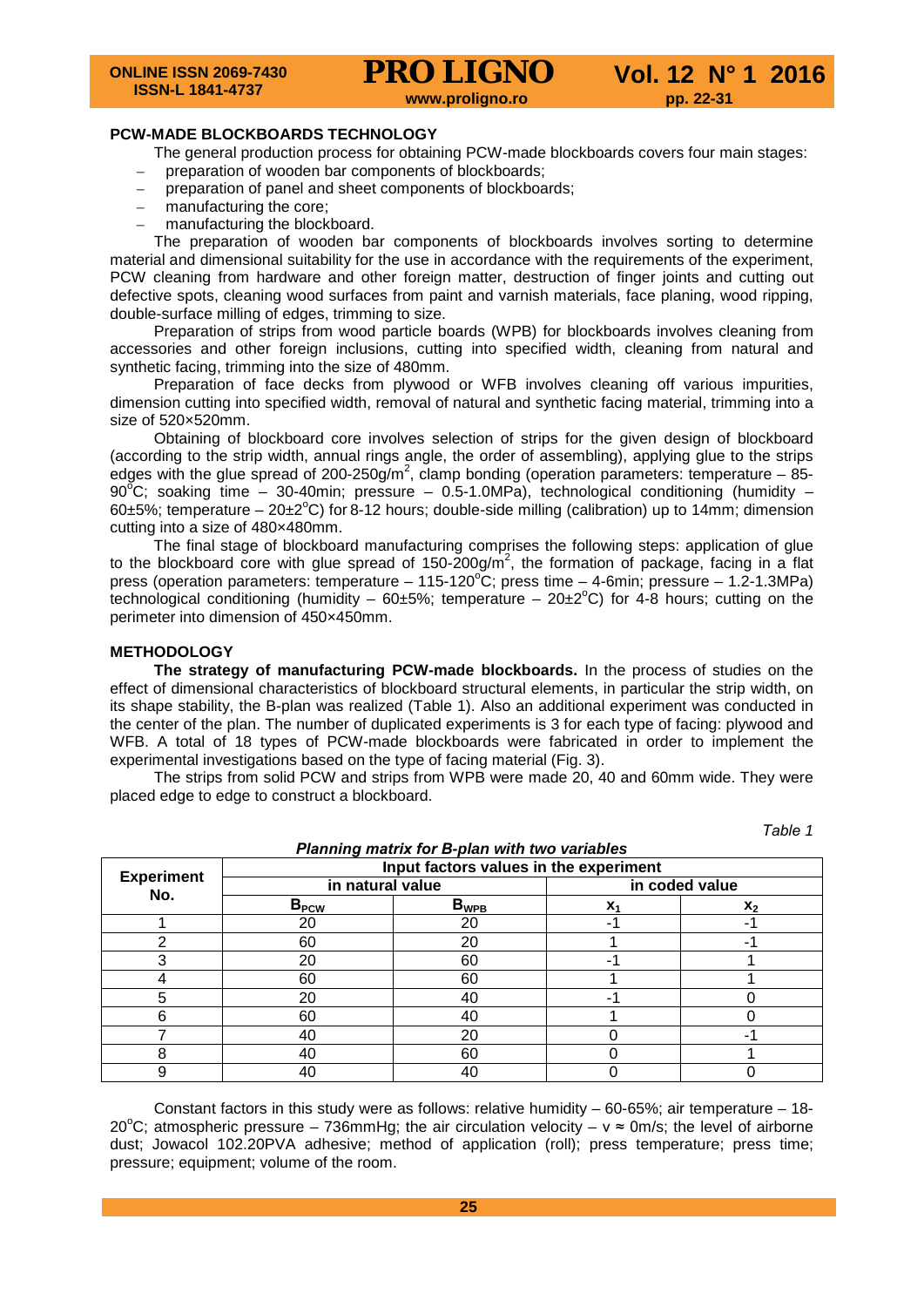

*Fig. 3. General view of experimental specimens of PCW-made variously-designed blockboards faced with plywood.* 

**Methods for determining shape stability of PCW-made blockboards.** Measurement of sag (deviation S from flatness) as one of the main characteristics of shape stability was carried out after one-week conditioning of the experimental specimens at room temperature. The measurements were performed using an experimental set-up with computer numerical control (CNC) (Fig. 4).

The numeric value of the IGC-(3)-25-0.01 indicator (readings are obtained to an accuracy of 0.001 mm) was read with the help of the Microtech Excel company software, type UIC-P1-SOM which was transferred to the Microsoft Excel environment for recording. The reading from BB experimental specimens were taken in two directions: the direction along the grain-direction A, (along the length of BB strips), the direction across the grain-direction B (across the width of the blockboards). The measurements in each direction on the PCW-made blockboards were performed along 11 conventional lines, that is for a total of 22 imaginary lines with a pitch between them being 40mm (Fig. 5). As a result of measurements, 400 to 480 points were recorded for each line.



*Fig. 4. CNC experimental set-up for determining shape stability of PCW-made blockboards.* 



*Fig. 5. Schematic path of the numerical indicator movement across the blackboard plane.*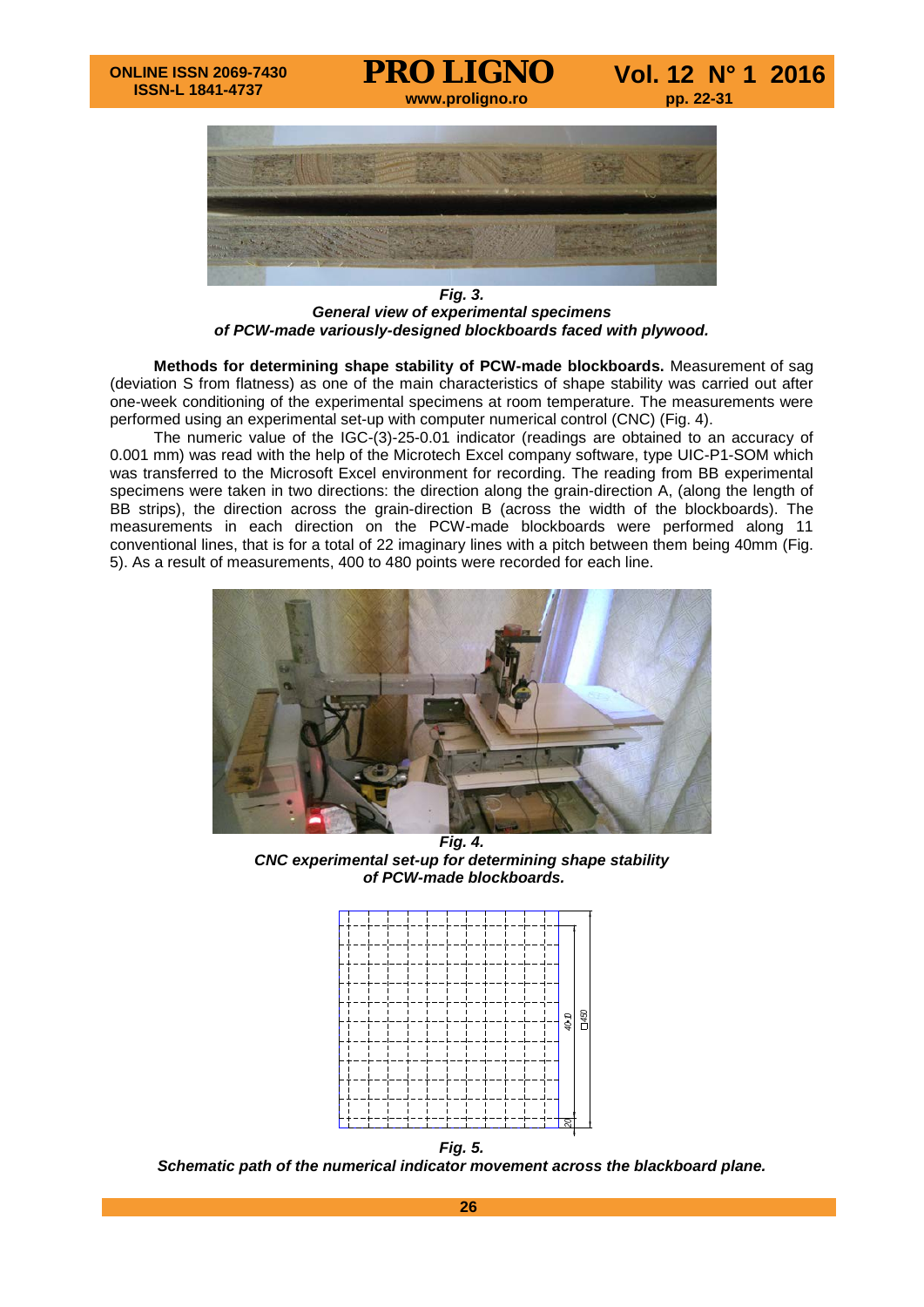Thus, one set of measurements resulted in sampling population of 8.800 to 10.560 (22×(400…480)). The sag value took the average value of this sampling population.

The experimental value of response function was obtained as a difference of the average values of samples obtained in the first and the last measurement (in absolute value). The results are presented in Table 2.

The first set of measurements was performed 7 days after the date of the manufacture of experimental specimens of PCW-made blockboards. Measurements were performed once a week. The last set of measurements was taken on the sixth week, the amount of sag for this measurement did not differ from the previous one by more than 5%. Thus, six sets of measurements were performed during the study on shape stability of PCW-made blockboards. The value of the sag was determined as the difference between the first and the sixth experiment.

## **RESULTS AND DISCUSSION**

As a result of the experimental data processing, a second-order regression equation was obtained which describes the dependence of the sag on the width of the structural elements, i.e. the width of PCW-made strips (solid wood) –  $B_{PCW}$  (x<sub>1</sub>) and the width of PCW-made strips (WPB) –  $B_{WPB}(x_2)$ .

The resulting regression equation in normalized values of variables takes the form:

 $y=0.161+0.99x_1-0.100x_2+0.095x_1^2+0.015x_2^2+0.056x_1x_2.$ 

While in natural values of variables it can be written as:

 $\text{S} = -0.96 + 0.063 \text{B}_{\text{PCW}} - 0.0076 \text{B}_{\text{WPB}} + 0.00024 \text{B}_{\text{PCW}}^2 + 0.00004 \text{B}_{\text{WPB}}^2 + 0.00014 \text{B}_{\text{PCW}} \text{B}_{\text{WPB}},$ 

where:  $B_{PCW}$  is the width of PCW-made (solid wood) strip of blockboard, in mm;

 $B_{WPB}$  is the width of PCW-made (WPB) strip of blockboard, in mm;

S is the averaged deviation from flatness, that is the sag of blockboard, in mm.

Graphical representation of the obtained regression curves is shown in Fig. 6 and Fig. 7.

As can be seen from Fig. 6, increasing the width of PCW-made strip (solid wood) leads to increased deviation S (sag). However, the dependence of the blockboard's sag on the width of PCW(WPB)-made strips is a reverse one (Fig. 7). It should be noted that the nature of the strip width effect on the average deviation S is nonlinear, although it is possible with a certain probability to suggest the presence of tendency for reverse (Fig. 6) and direct proportionality (Fig. 7).



*Fig. 6.* 

*Dependence of the averaged deviation S from flatness of the blockboards on the width of PCWmade strip (solid wood) –*  $B_{PCW}$  *(x<sub>1</sub>).*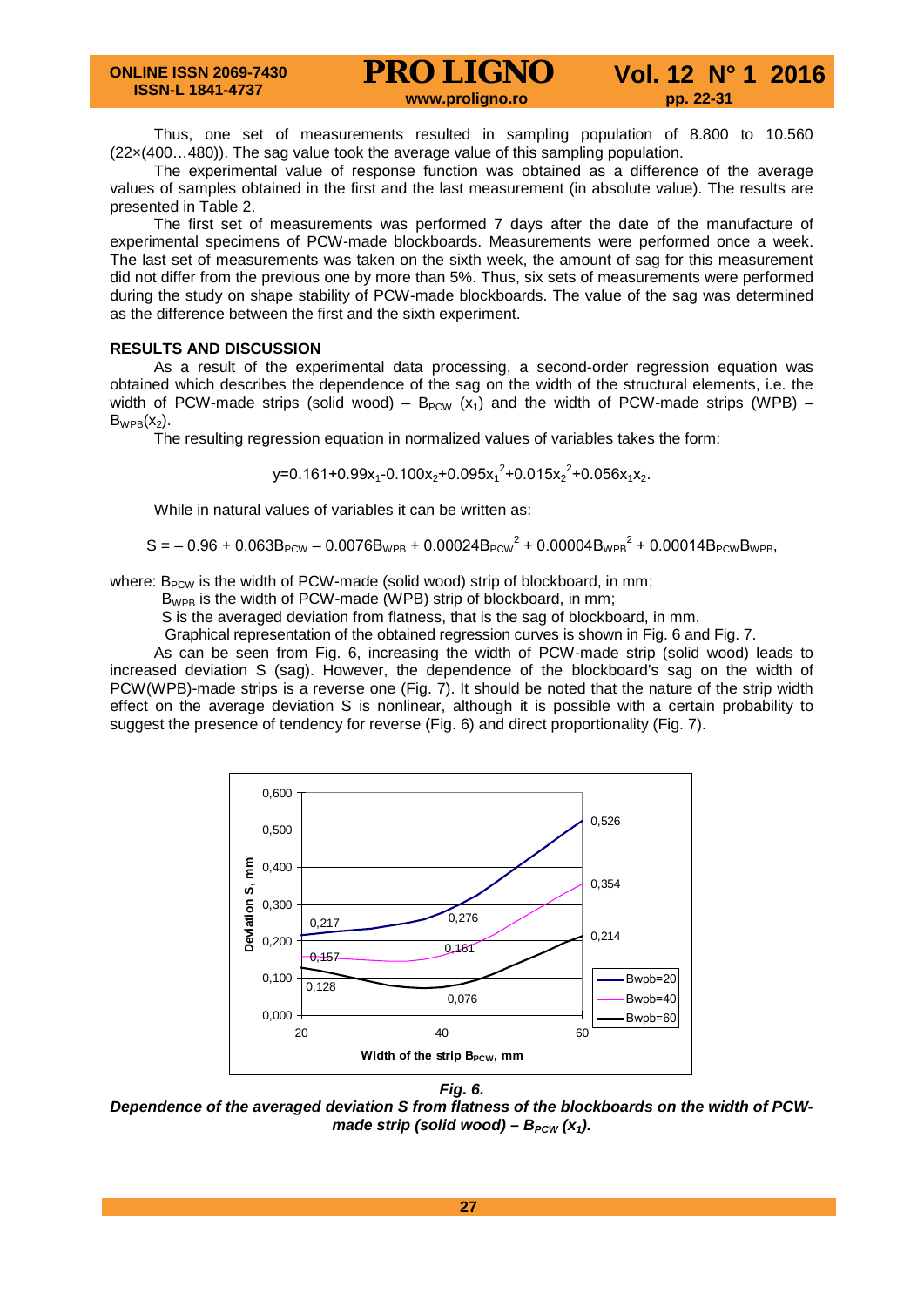

*Fig. 7. Dependence of the averaged deviation S from flatness of the blockboards on the width of PCW (WPB)-made strip –*  $B_{WPB}$  *(x<sub>2</sub>).* 

*Таble 2*

|                | <u>oompanoon or oxpormiontar and carediated values</u><br>with the standardized values |    |                                                    |     |                    |                                   |                  |                             |                    |  |                             |
|----------------|----------------------------------------------------------------------------------------|----|----------------------------------------------------|-----|--------------------|-----------------------------------|------------------|-----------------------------|--------------------|--|-----------------------------|
| No.            | Input variables, mm                                                                    |    |                                                    |     |                    | Objective (response) function, mm |                  |                             |                    |  |                             |
|                | natural values                                                                         |    | flatness tolerance for<br>blockboards size 450×450 |     | experimental value | calculated value                  |                  |                             |                    |  |                             |
|                |                                                                                        |    |                                                    |     |                    |                                   | B <sub>PCW</sub> | $\mathsf{B}_{\textsf{WPB}}$ | degree of accuracy |  | $\mathsf{Y}_{\textsf{exp}}$ |
|                | 12                                                                                     | 13 | 14                                                 |     |                    |                                   |                  |                             |                    |  |                             |
|                | 1                                                                                      | 20 | 20                                                 | 0.3 | 0.5                | 0.8                               | 0.222            | 0.217                       |                    |  |                             |
| $\overline{2}$ | 60                                                                                     | 20 | 0.3                                                | 0.5 | 0.8                | 0.532                             | 0.526            |                             |                    |  |                             |
| 3              | 20                                                                                     | 60 | 0.3                                                | 0.5 | 0.8                | 0.122                             | 0.128            |                             |                    |  |                             |
| 4              | 60                                                                                     | 60 | 0.3                                                | 0.5 | 0.8                | 0.208                             | 0.214            |                             |                    |  |                             |
| 5              | 20                                                                                     | 40 | 0.3                                                | 0.5 | 0.8                | 0.158                             | 0.157            |                             |                    |  |                             |
| 6              | 60                                                                                     | 40 | 0.3                                                | 0.5 | 0.8                | 0.354                             | 0.354            |                             |                    |  |                             |
| 7              | 40                                                                                     | 20 | 0.3                                                | 0.5 | 0.8                | 0.264                             | 0.276            |                             |                    |  |                             |
| 8              | 40                                                                                     | 60 | 0.3                                                | 0.5 | 0.8                | 0.088                             | 0.076            |                             |                    |  |                             |
| 9              | 40                                                                                     | 40 | 0.3                                                | 0.5 | 0.8                | 0.157                             | 0.161            |                             |                    |  |                             |

## *Comparison of experimental and calculated values*

The comparison of the experimental results and standardized values with the requirements of the GOST 6449.3:1982 showed that only real deviation from flatness of the experimental specimen No.2 ( $B_{PCW}$  = 60mm;  $B_{WPB}$  = 20mm) and the experimental specimen No.6 ( $B_{PCW}$  = 60mm;  $B_{WPB}$  = 40mm) exceeds the permissible degree of accuracy for 12 (Table. 2). The deviation from flatness (sag) for accuracy degree 13 for all the experimental specimens, except for No. 2, meets the requirements of the GOST 6449.3:1982 (Table 2).

The results of the experiments made it possible to optimize the width of strips using the gradient method, which revealed that the minimum deviation value  $S_{min} = 0.076$ mm, taken in absolute value, can be obtained establishing dimensional parameters for the width of the PCW-made strips of the blockboards as follows:  $B_{PCW} = 40$ mm;  $B_{WPB} = 60$ mm (Fig. 8).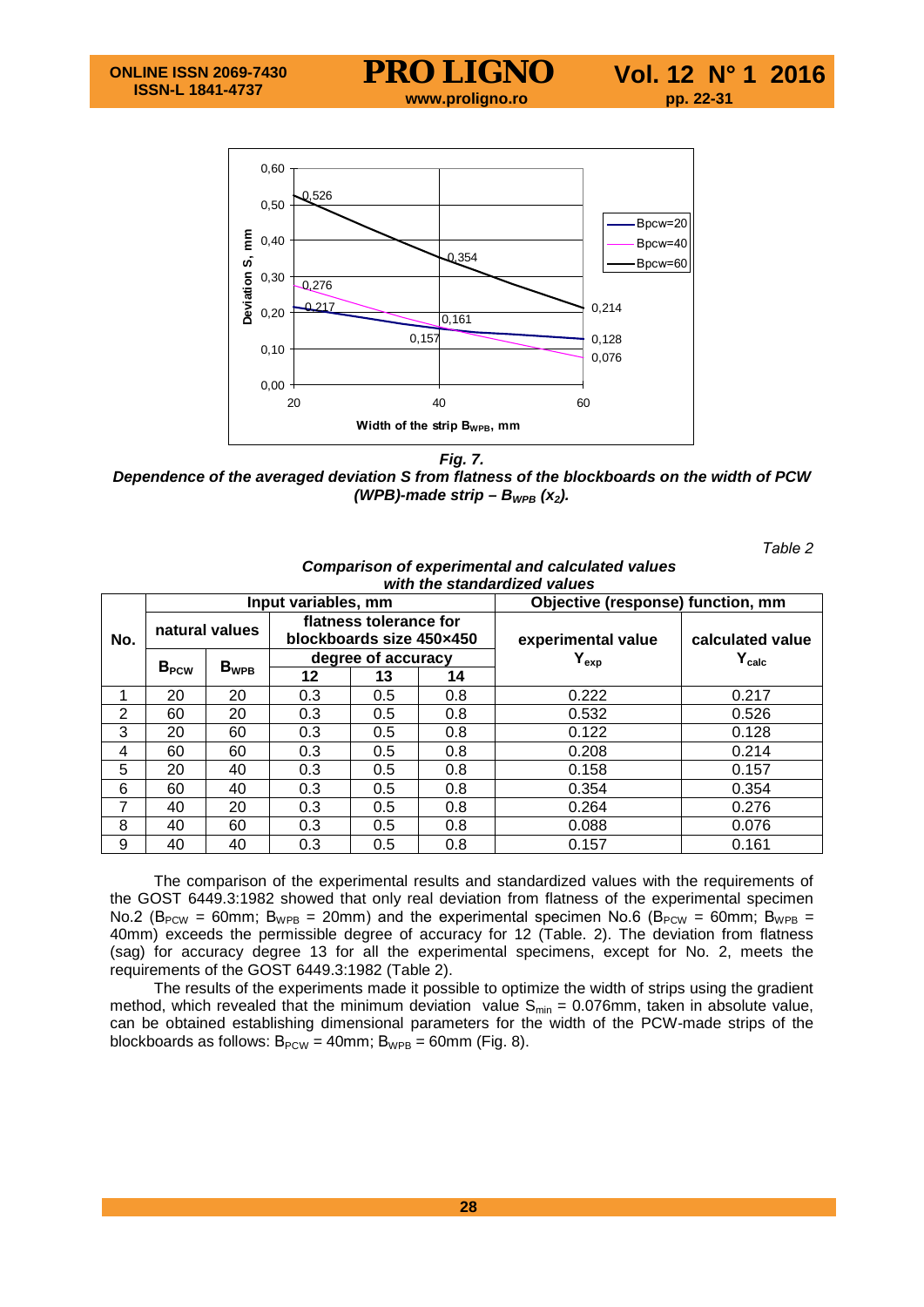

*Fig. 8.* 

*Dependence of the averaged deviation S from flatness of the blockboards on the width of PCW (WPB)-made and PCW (solid wood)-made strips.*

Comparative analysis of shape stability of combined PCW-made blockboards that are manufactured respectively from strips 20, 40 and 60mm wide with various facing (plywood or WFB) is represented in Fig. 9. Blockboards faced with WFB has deviation from flatness S (sag) which is 20- 30% greater than that of plywood-faced blockboards. This is attributed to physical and mechanical properties of these materials.



*Fig. 9. Nomograms of shape stability of blockboards with similar cores but with different face decks – plywood and WFB.*

#### **CONCLUSIONS**

1. It has been proved that PCW is a suitable secondary raw material resource for manufacturing blockboards because this wood has a low moisture content (W =  $8 \pm 3$ %) and stable internal stresses, which has a positive effect on shape stability – the stress-strain state of the blockboards' construction.

2. PCW-made blockboards' constructions have been designed with edge-to-edge placing of strips made from solid wood and strips made from woodparticleboard.

3. Proposed were technologies for manufacturing blockboards from PCW.

4. It is established that the parameters of PCW-made blockboards meet the requirements of the GOST 13715:1978 and DIN 68705-2:2014-10.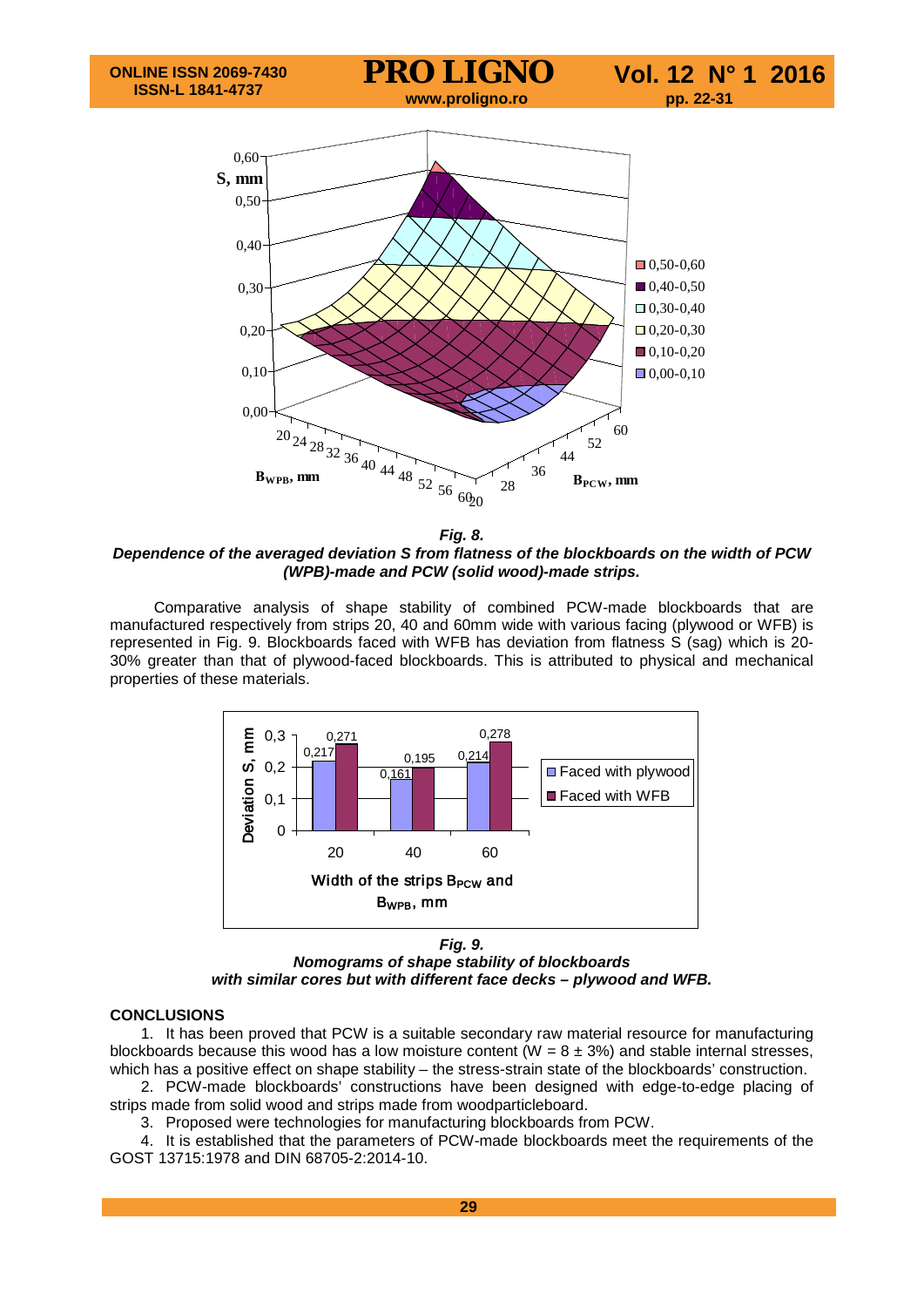5. The patterns of the strip width influence upon shape stability of PCW-made blockboards have been established. The obtained regression model is adequate and, therefore, can be used to describe the object of study.

6. It is found that combined PCW-made blockboards have shape stability that does not exceed 0.5mm (13 degree of accuracy) for blockboards measuring 450×450mm, which meets requirements of the GOST 6449.3-82 and DIN 68100:2010-07 (HT25 degree of accuracy). The exception is the blockboards in which the width of the strips  $B_{PCW} = 60$ mm;  $B_{WPB} = 20$ mm; deflection  $S_{max} = 0.526$ mm.

7. It is found that the minimum deviation  $S_{\text{min}}$  value = 0,076mm can be obtained by establishing dimensional parameters of the strip width of PCW-made blockboards as follows:  $B_{PCW} = 40$ mm;  $B_{WPB} =$ 60mm.

8. It is revealed that PCW-made blockboards faced with plywood have the averaged deviation S from flatness which is 20-22% less than that for similar blockboards faced with wood fiberboard.

9. It is shown that in order to ensure high shape stability of PCW-made blockboards, we must use wooden strips of predominantly radial cut with further facing with plywood.

## **Scientific Novelty:**

1. The patterns of PCW characteristics influence on the parameters of blockboards have been determined.

2. A mathematical dependence has been first proposed which adequately describes the relationship between shape stability of combined blockboards and the width of various PCW-made strips.

3. New construction design of PCW-made blockboards have been proposed.

4. PCW-made blockboards technology has been developed.

5. Practical recommendations for PCW usage in the manufacture of blockboards have been worked out.

## **PRACTICAL ADVICE AND GUIDELINES**

## **Recommendations for design and technologies of PCW-made blockboards:**

strips moisture content –  $8 \pm 2\%$ ;

for strips made from solid wood: width  $= 2.5$  thickness,

(thickness 14 (16, 20), width – 35 (40, 50) mm);

for strips made from panels: width  $=$  3 thickness,

(thickness 16 (18, 22), width – 48 (54, 66) mm);

for strips made from solid wood and panels: width  $=$  4 thickness,

(thickness 14 (17, 20), width – 56 (68, 80) mm);

 $-$  strips arrangement – radial or at an angle of 45 $^{\circ}$ ;

- facing plywood (possibly WFB);
- $-$  glue spread for the core 200-250g/m<sup>2</sup>; glue spread for a blockboard 150-200g/m<sup>2</sup>;
- clamp temperature for the core  $-85-90^{\circ}$ C; press temperature for the BB  $-115-125^{\circ}$ C;
- press time for the core  $-30-40$ min; press time for the blockboards  $-4-6$ min;
- pressure for the core  $-0.5$ -1.0MPa; pressure for the blockboards  $-1.2$ -1.3MPa.

#### **Recommendations for use of PCW-made blockboards:**

1. To ensure shape stability of PCW-made blockboards which operate under conditions of varying humidity, it is desirable to apply the 1:3 aspect ratio in the cross-section of strips, while annual rings angle in the ends of the strips shall not be less than  $45^\circ$ .

2. In case a high shape stability of blockboards is not required, in order to increase volume output of PCW, the aspect ratio in the cross-section of the strips may be 1:4 or 1:5, that is the strip width can be 60-80mm.

3. Blockboards with the core made from WPB as well as with combined core made from PCW and WPB are recommended to use in the manufacture of furniture products.

4. Blockboards faced with plywood and with a glued core made from PCW are recommended to use for manufacturing cabinet-type furniture (casegoods).

5. Blockboards faced with plywood and with a glued core made from PCW and WPB are recommended, taking into account their strength and deformability, to use for manufacturing joinery (built-in furniture, doors, floors and other load-bearing elements of structures).

6. PCW-made blockboards can also be used in wooden house building, ship- and car-building (walls, paneling, shelves, floors and other structural elements).